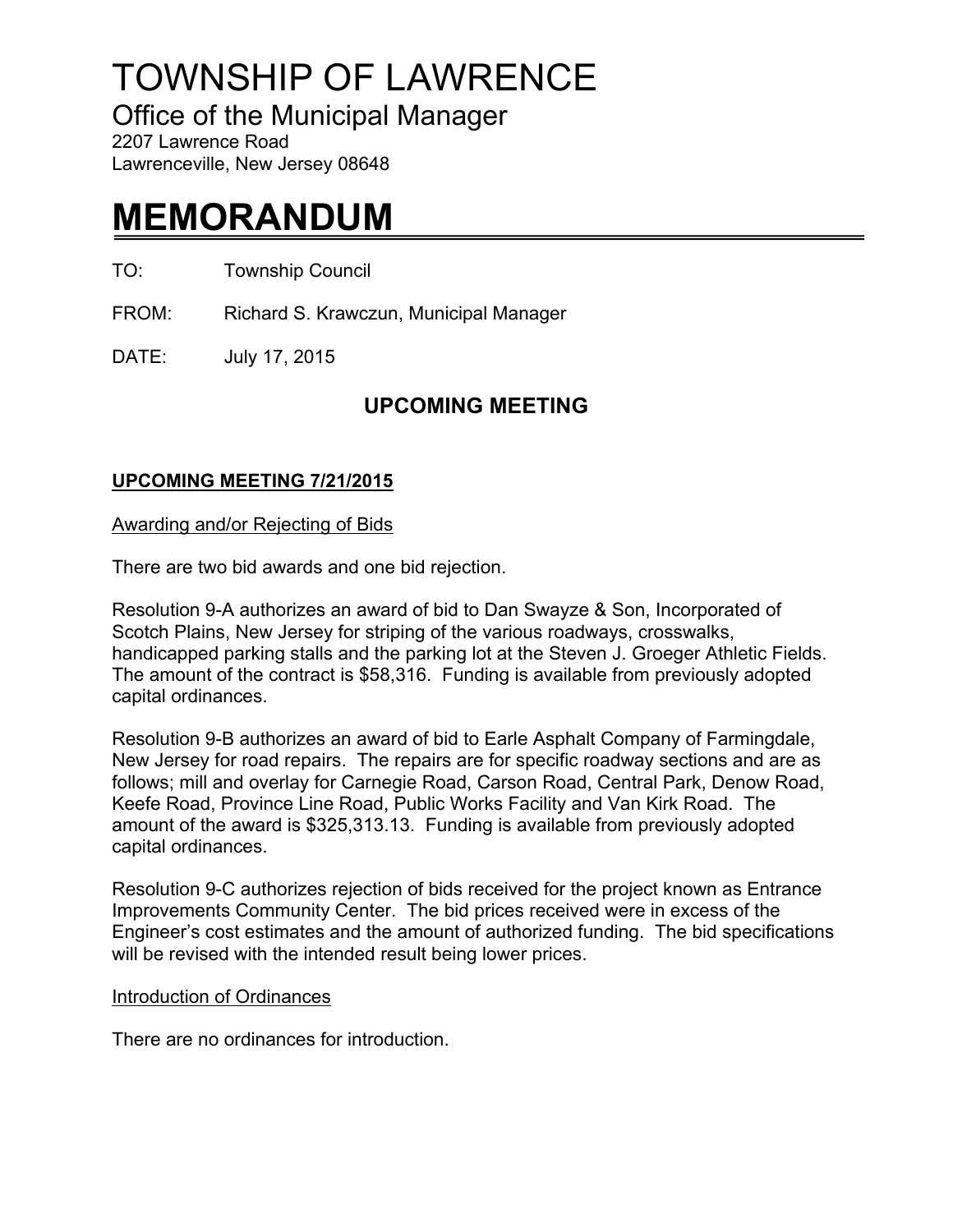#### Adoption of Ordinances

There are two ordinances for adoption.

Ordinance 11-A authorizes a mutual aid agreement for emergency police services to be provided by participating police departments in Mercer County.

Ordinance 11-B authorizes an amendment to the salary ordinance of unclassified/exempt employees for the purpose of adding the position of Principal Technician, Management Information Systems. The position has been included in the 2015 adopted municipal budget and continues to be consistent with the policy of placing civilian employees into job functions that were being performed by uniformed police officers.

#### Resolutions

The agenda includes routine administrative authorizations as well as resolutions providing for refunds, bond releases and acceptances.

Resolutions 18-A, B & C authorize the renewal of Alcoholic Beverage Licenses for 2015- 2016.

Resolution 18-E authorizes a change order to the contract of Clarke Caton Hintz for landscape architectural design services for the installation of a Pergola at the Carriage Park property. The amount of the increase is \$3,000. Funding is available from the surety bond funds deposited in the Lawrence Township Municipal Improvement Fund and dedicated to projects on the Carriage Park site.

Resolution 18-G seeks support from New Jersey State Legislators that the "local" portion of the State Pension system continue to be accounted for independently of the "state" portion of the system. The "local" systems are funded in excess of 74% and combining the local and state systems will decrease that level of funding. Combining the systems will result in higher pension appropriations in municipal budgets and place upward pressure on the local property tax rate. Pension contributions from "local" participants has been and continues to be funded at 100%.

Resolution 18-I authorizes that the due date for third-quarter tax payments be delayed until Friday, September 4. The mailing of third-quarter tax bills has been delayed awaiting certification of state-aid. There is a minimum of twenty-five days notice required to taxpayers that taxes are due.

Resolution 18-J authorizes the acceptance of a grant from the state of New Jersey "Drive Sober or Get Pulled Over 2015 Statewide Labor Day Crackdown" program. Resolution 18- K authorizes the grant application itself in the amount of \$5,000.

Resolution 18-P authorizes a "Chapter 159" resolution for the inclusion of grant revenue in the amount of \$250,000 and the appropriation of the same. The grant is from the Federal Emergency Management Agency through the New Jersey Department of Law and Public Safety for the installation of a new emergency generator at the Lawrence Township Senior Center and an upgrade of a transfer switch at the Lawrence Road Fire House.